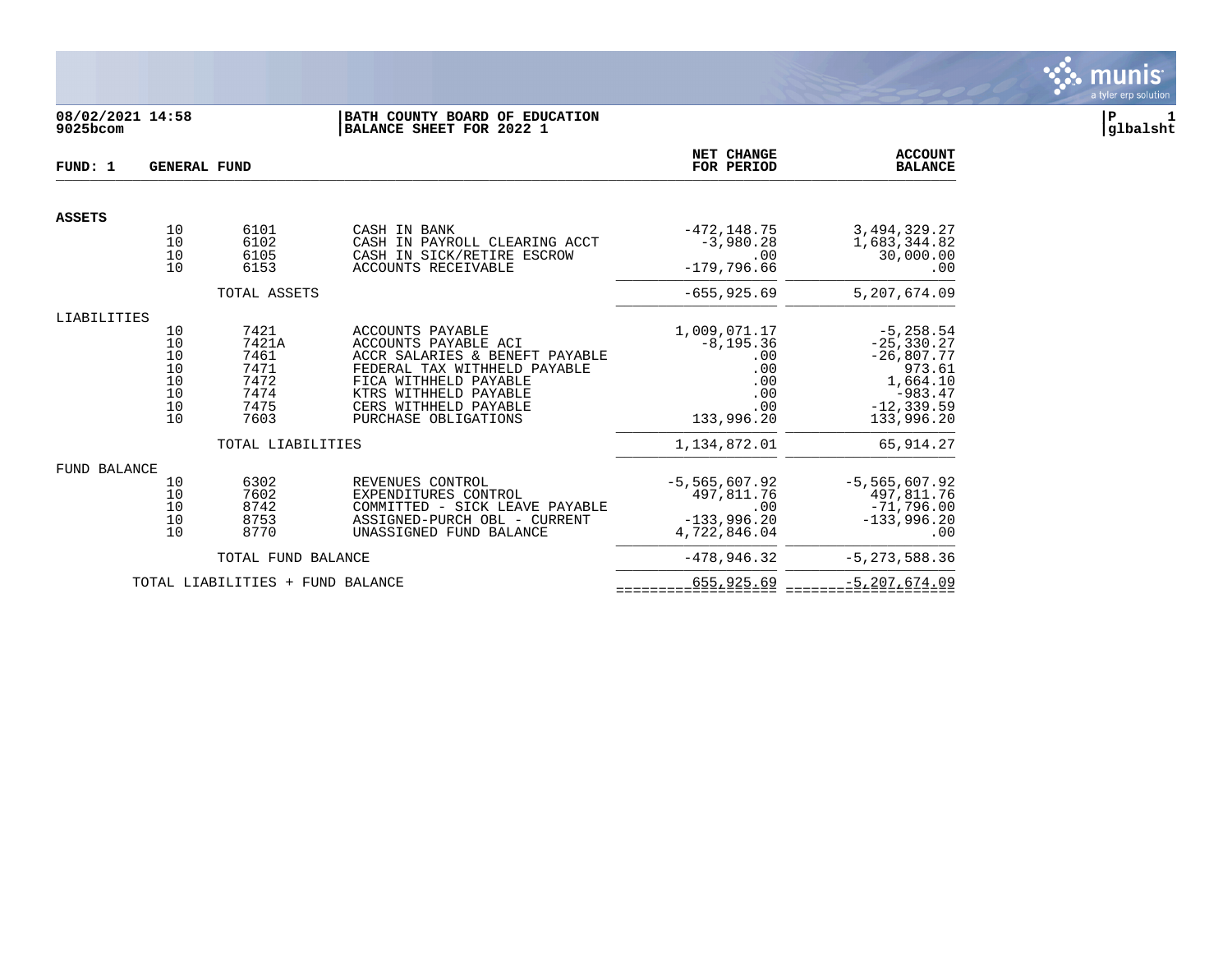

## **08/02/2021 14:58 |BATH COUNTY BOARD OF EDUCATION |P 2 9025bcom |BALANCE SHEET FOR 2022 1 |glbalsht**

| FUND: 2       |                      | SPECIAL REVENUE               |                                                                                            | NET CHANGE<br>FOR PERIOD                            | <b>ACCOUNT</b><br><b>BALANCE</b>                |
|---------------|----------------------|-------------------------------|--------------------------------------------------------------------------------------------|-----------------------------------------------------|-------------------------------------------------|
| <b>ASSETS</b> |                      |                               |                                                                                            |                                                     |                                                 |
|               | 20<br>20             | 6101<br>6153                  | CASH IN BANK<br>ACCOUNTS RECEIVABLE                                                        | 156, 144.51<br>$-993.468.75$                        | $-375, 251.00$<br>.00                           |
|               |                      | TOTAL ASSETS                  |                                                                                            | $-837, 324.24$                                      | $-375, 251.00$                                  |
| LIABILITIES   |                      |                               |                                                                                            |                                                     |                                                 |
|               | 20<br>20<br>20<br>20 | 7421<br>7421A<br>7481<br>7603 | ACCOUNTS PAYABLE<br>ACCOUNTS PAYABLE ACI<br>ADVANCES FROM GRANTORS<br>PURCHASE OBLIGATIONS | 114,419.34<br>18,911.99<br>322,678.02<br>509,394.04 | $-3,582.12$<br>$-2,481.77$<br>.00<br>509,394.04 |
|               |                      | TOTAL LIABILITIES             |                                                                                            | 965,403.39                                          | 503,330.15                                      |
| FUND BALANCE  |                      |                               |                                                                                            |                                                     |                                                 |
|               | 20<br>20<br>20       | 6302<br>7602<br>8753          | REVENUES CONTROL<br>EXPENDITURES CONTROL<br>ASSIGNED-PURCH OBL - CURRENT                   | 233, 150. 71<br>148, 164. 18<br>$-509.394.04$       | 233, 150. 71<br>148, 164. 18<br>$-509, 394.04$  |
|               |                      | TOTAL FUND BALANCE            |                                                                                            | $-128,079.15$                                       | $-128,079.15$                                   |
|               |                      | TOTAL LIABILITIES +           | FUND BALANCE                                                                               | 837, 324. 24                                        | 375,251.00                                      |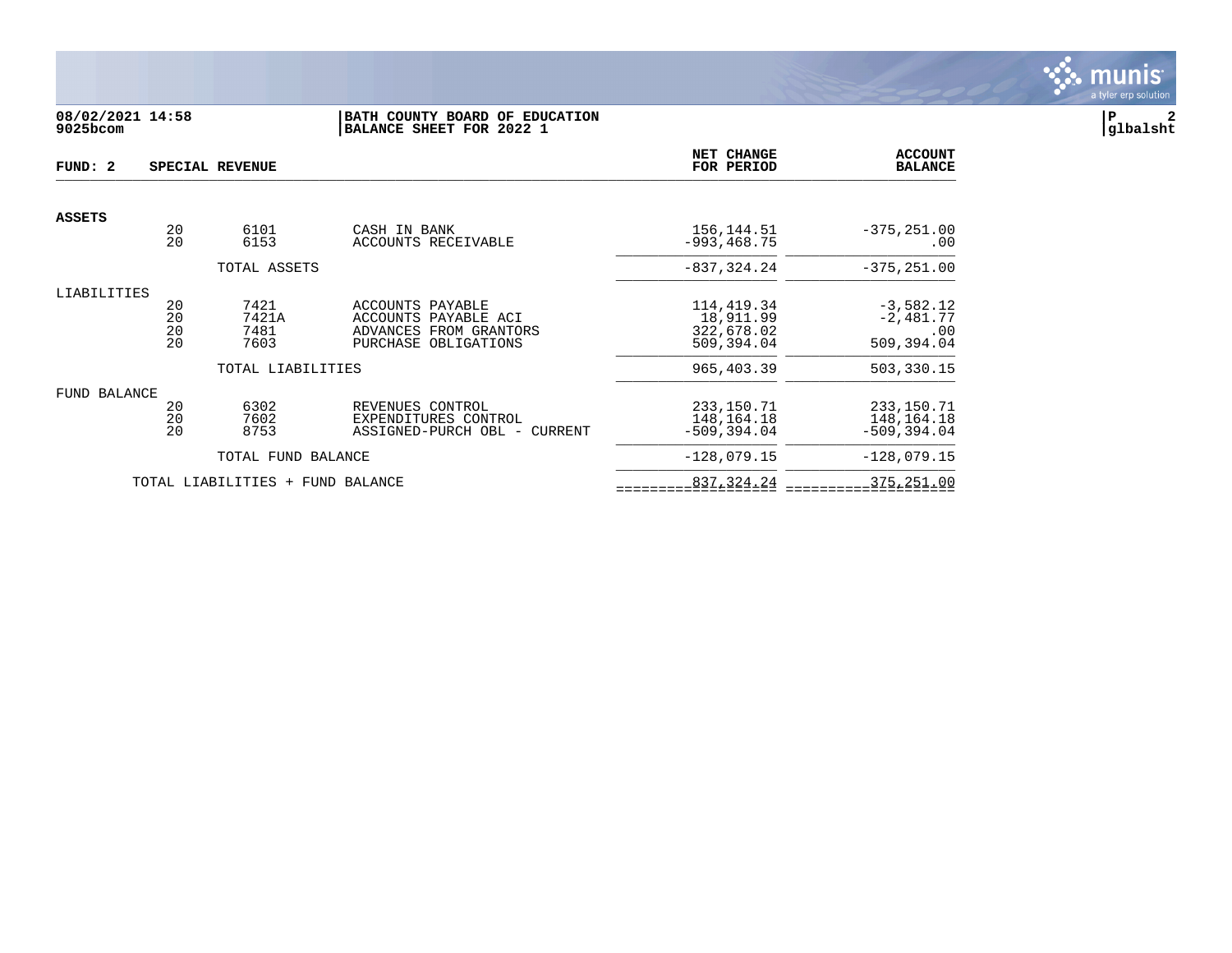

#### **08/02/2021 14:58 |BATH COUNTY BOARD OF EDUCATION |P 3 9025bcom |BALANCE SHEET FOR 2022 1 |glbalsht**

| FUND: 21            |                                               | DISTRICT ACTIVITY FD (ANNUAL)    |                                                                       | NET CHANGE<br>FOR PERIOD                    | <b>ACCOUNT</b><br><b>BALANCE</b>     |
|---------------------|-----------------------------------------------|----------------------------------|-----------------------------------------------------------------------|---------------------------------------------|--------------------------------------|
| <b>ASSETS</b>       |                                               |                                  |                                                                       |                                             |                                      |
|                     | 21                                            | 6101                             | CASH IN BANK                                                          | 871.00                                      | 102,157.06                           |
|                     |                                               | TOTAL ASSETS                     |                                                                       | 871.00                                      | 102,157.06                           |
| LIABILITIES         | 21<br>21<br>21                                | 7421<br>7421A<br>7603            | ACCOUNTS PAYABLE<br>ACCOUNTS PAYABLE ACI<br>PURCHASE OBLIGATIONS      | 129.00<br>.00<br>2,501.45                   | .00<br>$-784.38$<br>2,501.45         |
|                     |                                               | TOTAL LIABILITIES                |                                                                       | 2,630.45                                    | 1,717.07                             |
| <b>FUND BALANCE</b> | 21<br>$\begin{array}{c} 21 \\ 21 \end{array}$ | 6302<br>8747<br>8753             | REVENUES CONTROL<br>COMMITTED - OTHER<br>ASSIGNED-PURCH OBL - CURRENT | $-101, 372.68$<br>100,372.68<br>$-2,501.45$ | $-101, 372.68$<br>.00<br>$-2,501.45$ |
|                     |                                               | TOTAL FUND BALANCE               |                                                                       | $-3,501.45$                                 | $-103,874.13$                        |
|                     |                                               | TOTAL LIABILITIES + FUND BALANCE |                                                                       | $-871.00$                                   | $-102, 157.06$                       |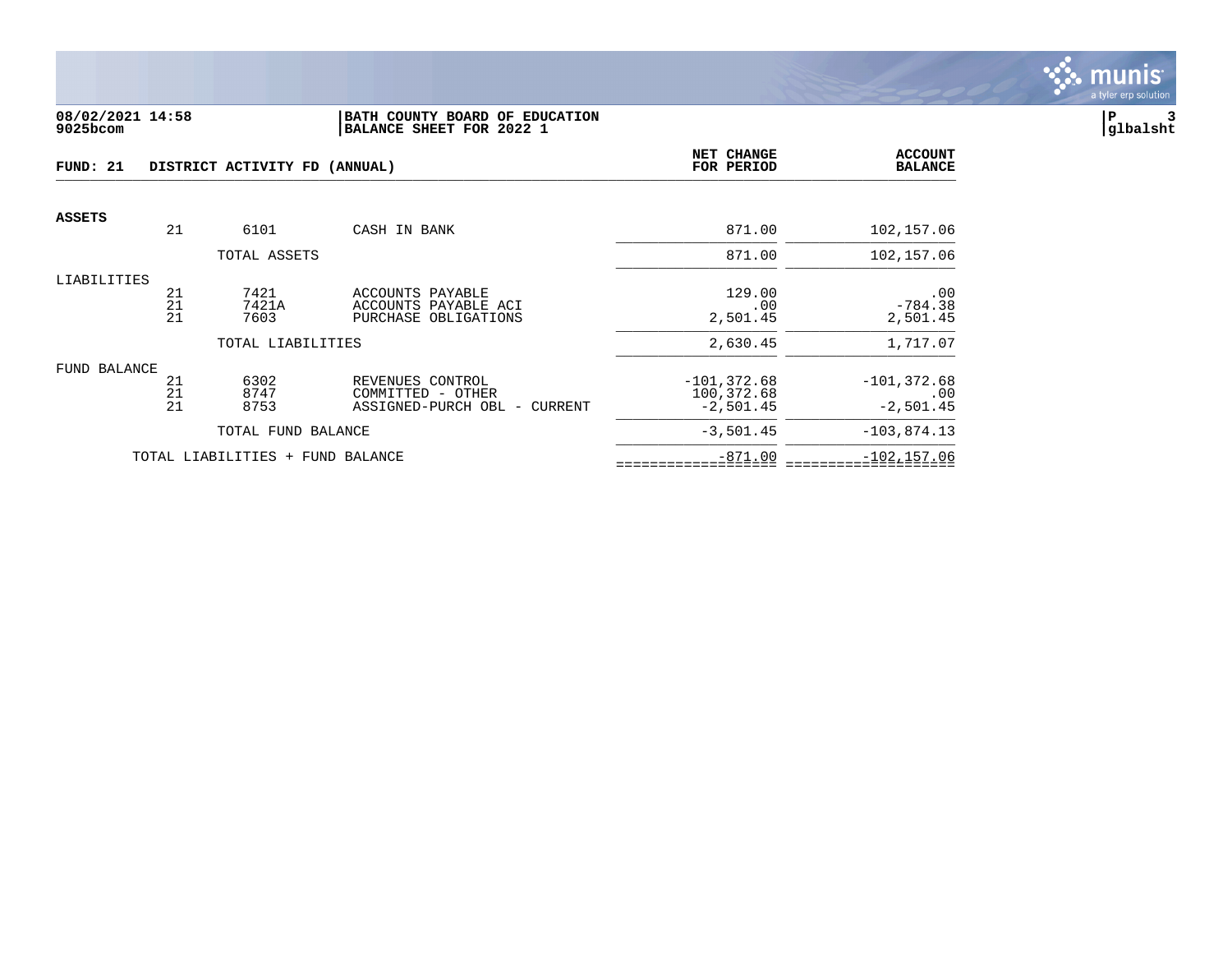

## **08/02/2021 14:58 |BATH COUNTY BOARD OF EDUCATION |P 4 9025bcom |BALANCE SHEET FOR 2022 1 |glbalsht**

| FUND: 310                        |          | CAPITAL OUTLAY FUND |                                                    | NET CHANGE<br>FOR PERIOD | <b>ACCOUNT</b><br><b>BALANCE</b> |
|----------------------------------|----------|---------------------|----------------------------------------------------|--------------------------|----------------------------------|
| <b>ASSETS</b>                    |          |                     |                                                    |                          |                                  |
|                                  | 31       | 6101                | CASH IN BANK                                       | 89,753.00                | 174,302.75                       |
|                                  |          | TOTAL ASSETS        |                                                    | 89,753.00                | 174,302.75                       |
| FUND BALANCE                     | 31<br>31 | 6302<br>8738        | REVENUES CONTROL<br>RESTRICTED-SFCC ESCROW-CURRENT | $-89,753,00$<br>.00      | $-89,753.00$<br>$-84, 549, 75$   |
|                                  |          | TOTAL FUND BALANCE  |                                                    | $-89,753.00$             | $-174, 302.75$                   |
| TOTAL LIABILITIES + FUND BALANCE |          |                     |                                                    | $-89,753.00$             | $-174, 302.75$                   |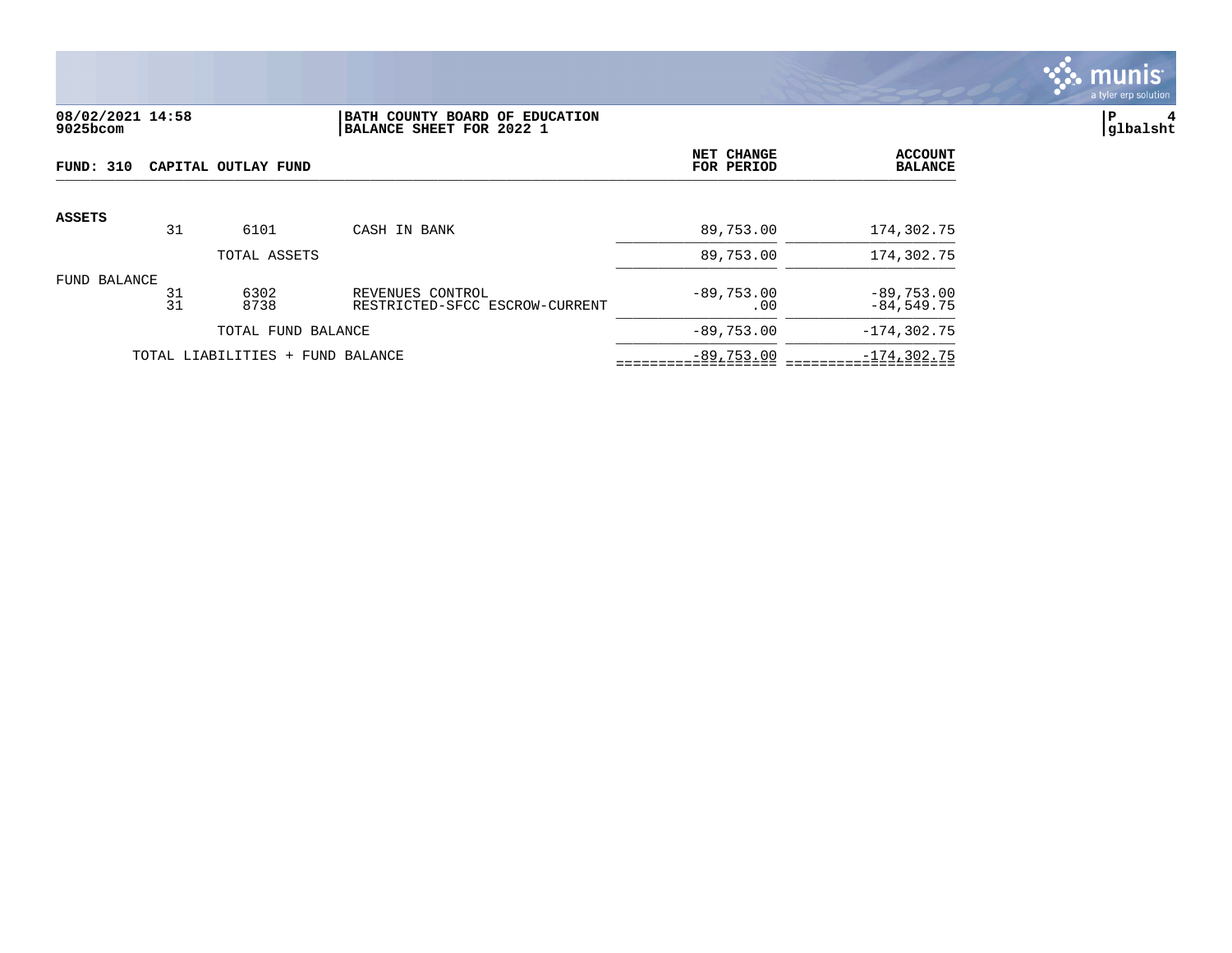

### **08/02/2021 14:58 |BATH COUNTY BOARD OF EDUCATION |P 5 9025bcom |BALANCE SHEET FOR 2022 1 |glbalsht**

| <b>FUND: 320</b>                 |                | BUILDING FUND (5 CENT LEVY) |                                                                            | NET CHANGE<br>FOR PERIOD           | <b>ACCOUNT</b><br><b>BALANCE</b>               |
|----------------------------------|----------------|-----------------------------|----------------------------------------------------------------------------|------------------------------------|------------------------------------------------|
| <b>ASSETS</b>                    | 32             | 6101                        | CASH IN BANK                                                               | $-80, 725, 88$                     | 160,704.39                                     |
|                                  |                | TOTAL ASSETS                |                                                                            | $-80, 725.88$                      | 160,704.39                                     |
| FUND BALANCE                     | 32<br>32<br>32 | 6302<br>7602<br>8738        | REVENUES CONTROL<br>EXPENDITURES CONTROL<br>RESTRICTED-SFCC ESCROW-CURRENT | $-497.138.00$<br>577,863.88<br>.00 | $-497, 138.00$<br>577,863.88<br>$-241, 430.27$ |
|                                  |                | TOTAL FUND BALANCE          |                                                                            | 80,725.88                          | $-160, 704.39$                                 |
| TOTAL LIABILITIES + FUND BALANCE |                |                             | 80,725.88                                                                  | $-160, 704.39$                     |                                                |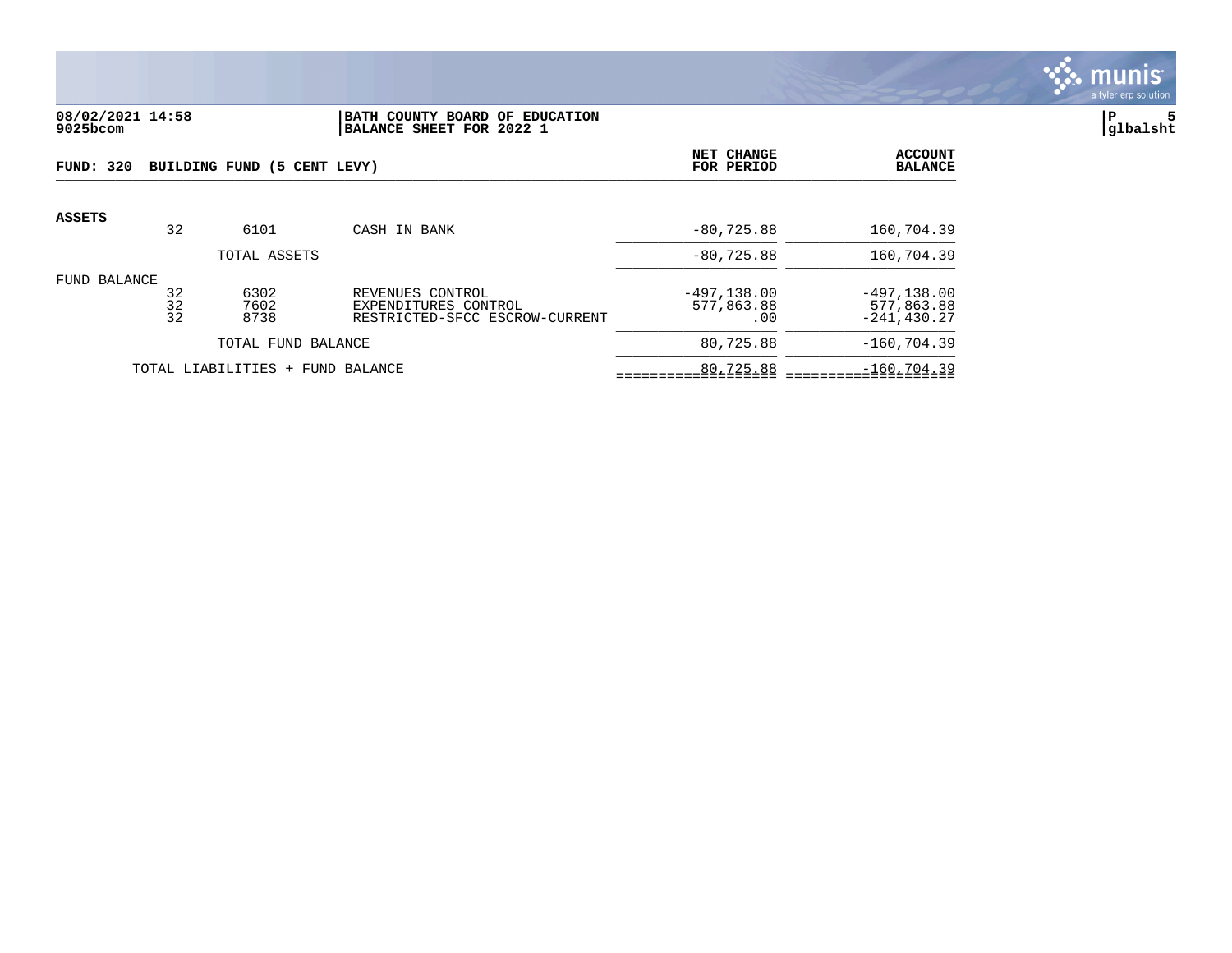

## **08/02/2021 14:58 |BATH COUNTY BOARD OF EDUCATION |P 6 9025bcom |BALANCE SHEET FOR 2022 1 |glbalsht**

| <b>FUND: 360</b>                 | <b>CONSTRUCTION FUND</b> |                    |                               |               | <b>ACCOUNT</b><br><b>BALANCE</b> |
|----------------------------------|--------------------------|--------------------|-------------------------------|---------------|----------------------------------|
| <b>ASSETS</b>                    |                          |                    |                               |               |                                  |
|                                  | 36                       | 6101               | CASH IN BANK                  | $-4,378.65$   | 31,221.04                        |
|                                  |                          | TOTAL ASSETS       |                               | $-4,378.65$   | 31,221.04                        |
| LIABILITIES                      |                          |                    |                               |               |                                  |
|                                  | 36<br>36                 | 7421               | ACCOUNTS PAYABLE              | 4,378.65      | .00                              |
|                                  |                          | 7421A              | ACCOUNTS PAYABLE ACI          | .00           | $-749.00$                        |
|                                  | 36                       | 7603               | PURCHASE OBLIGATIONS          | 2,525.00      | 2,525.00                         |
|                                  |                          | TOTAL LIABILITIES  |                               | 6,903.65      | 1,776.00                         |
| FUND BALANCE                     |                          |                    |                               |               |                                  |
|                                  | 36                       | 8735               | RESTRICTED-FUTURE CONSTR BG-1 | .00           | $-30, 472.04$                    |
|                                  | 36                       | 8753               | ASSIGNED-PURCH OBL - CURRENT  | $-2,525.00$   | $-2,525.00$                      |
|                                  |                          | TOTAL FUND BALANCE |                               | $-2,525.00$   | $-32,997.04$                     |
| TOTAL LIABILITIES + FUND BALANCE |                          |                    | 4,378.65                      | $-31, 221.04$ |                                  |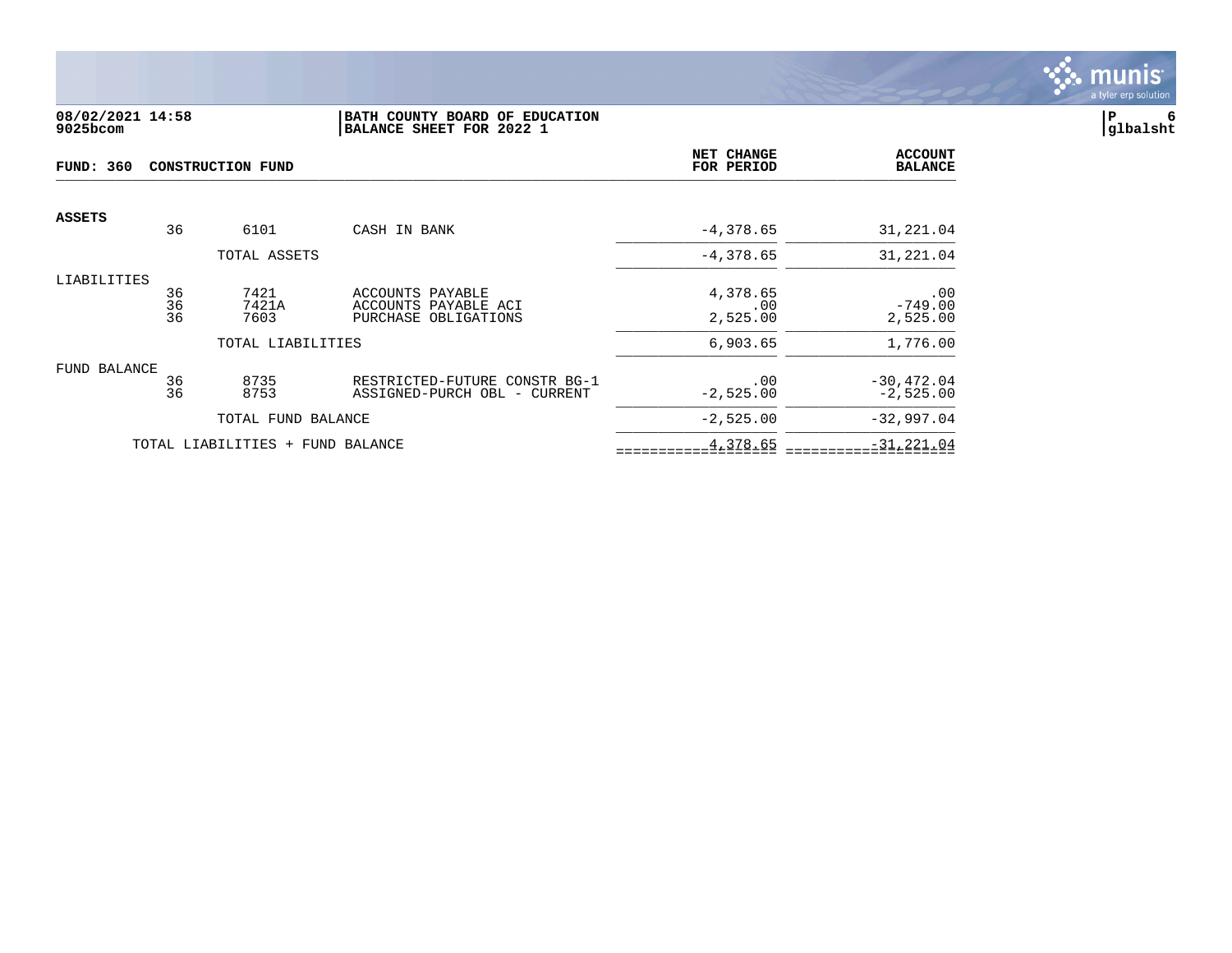

| 08/02/2021 14:58 |  |
|------------------|--|
| 9025bcom         |  |

## **08/02/2021 14:58 |BATH COUNTY BOARD OF EDUCATION |P 7 9025bcom |BALANCE SHEET FOR 2022 1 |glbalsht**

| DEBT SERVICE FUND                |    |      | <b>NET CHANGE</b>    | <b>ACCOUNT</b> |               |
|----------------------------------|----|------|----------------------|----------------|---------------|
| FUND: 400                        |    |      | FOR PERIOD           | <b>BALANCE</b> |               |
| <b>FUND BALANCE</b>              | 40 | 6302 | REVENUES CONTROL     | $-577,863.88$  | $-577,863.88$ |
|                                  | 40 | 7602 | EXPENDITURES CONTROL | 577,863.88     | 577,863.88    |
| TOTAL FUND BALANCE               |    |      | .00                  | .00            |               |
| TOTAL LIABILITIES + FUND BALANCE |    |      | .00                  | .00            |               |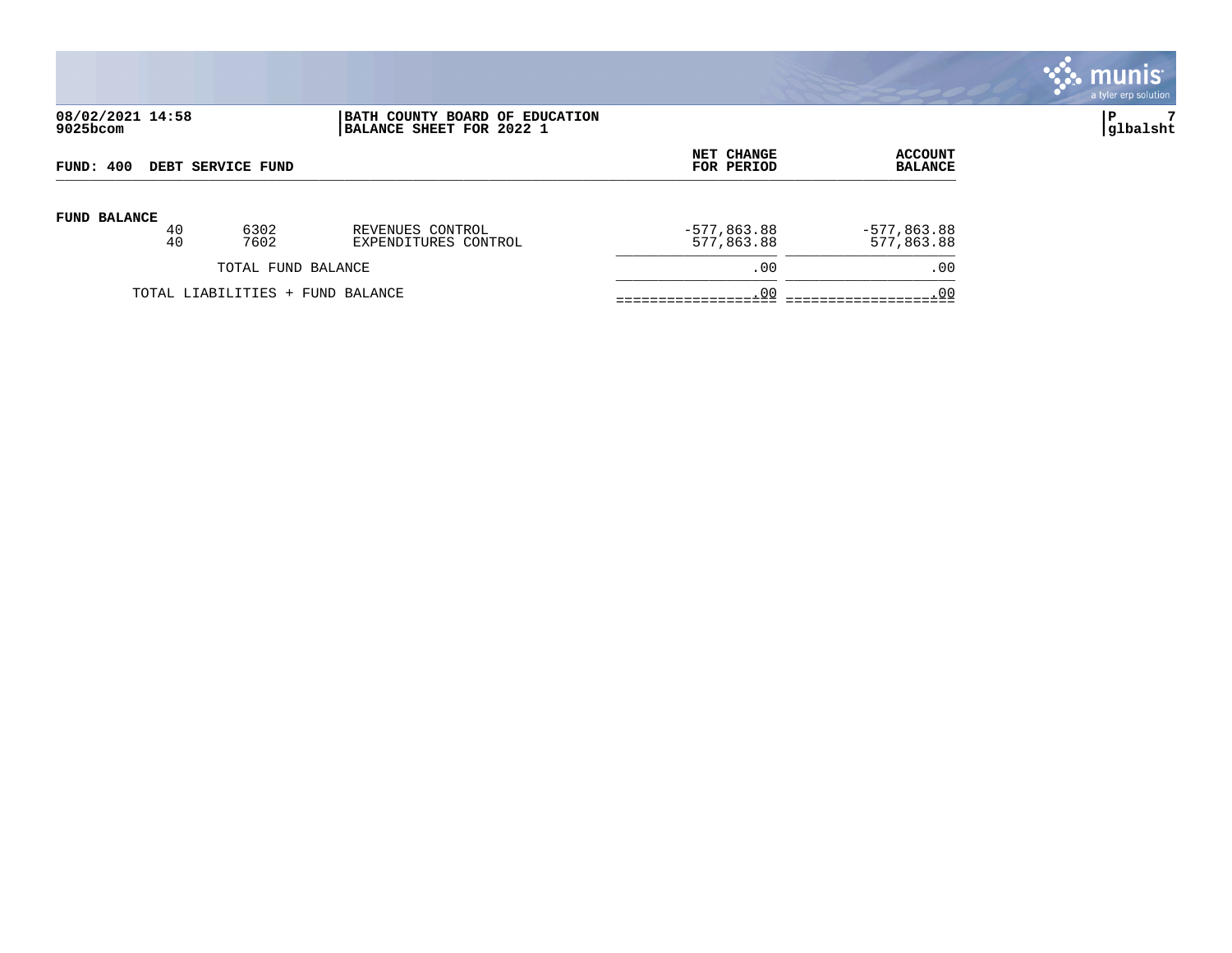

#### **08/02/2021 14:58 |BATH COUNTY BOARD OF EDUCATION |P 8 9025bcom |BALANCE SHEET FOR 2022 1 |glbalsht**

| FUND: 51            | FOOD SERVICE FUND |                                  |                                                      | NET CHANGE<br>FOR PERIOD     | <b>ACCOUNT</b><br><b>BALANCE</b> |
|---------------------|-------------------|----------------------------------|------------------------------------------------------|------------------------------|----------------------------------|
| <b>ASSETS</b>       |                   |                                  |                                                      |                              |                                  |
|                     | 51<br>51          | 6101<br>6153                     | CASH IN BANK<br>ACCOUNTS RECEIVABLE                  | $-5, 207.19$<br>$-33,775.76$ | 2,018,230.17<br>.00              |
|                     | 51                | 6171                             | INVENTORIES FOR CONSUMPTION                          | .00                          | 2,438.11                         |
|                     | 51<br>51          | 64000<br>6400P                   | DEF OUTFLOW OF RESOURCES<br>DEF OUTFLOW OF RESOURCES | .00<br>.00                   | 71,769.65<br>267,788.83          |
|                     |                   | TOTAL ASSETS                     |                                                      | $-38,982.95$                 | 2,360,226.76                     |
| LIABILITIES         |                   |                                  |                                                      |                              |                                  |
|                     | 51<br>51          | 7421<br>7421A                    | ACCOUNTS PAYABLE<br>ACCOUNTS PAYABLE ACI             | 11,345.79<br>23, 321.03      | $-100.00$<br>$-93.00$            |
|                     | 51                | 75410                            | NET PENSION LIABILITY                                | .00                          | $-274, 400.78$                   |
|                     | 51<br>51          | 7541P<br>7603                    | NET PENSION LIABILITY<br>PURCHASE OBLIGATIONS        | .00                          | $-1,029,917.59$                  |
|                     | 51                | 77000                            | DEF INFLOW OF RESOURCES                              | 113,673.95<br>.00            | 113,673.95<br>$-72, 165.90$      |
|                     | 51                | 7700P                            | INFLOW OF RESOURCES<br>DEF                           | .00                          | $-93, 535.51$                    |
|                     |                   | TOTAL LIABILITIES                |                                                      | 148,340.77                   | $-1, 356, 538.83$                |
| <b>FUND BALANCE</b> |                   |                                  |                                                      |                              |                                  |
|                     | 51<br>51          | 6302<br>7602                     | REVENUES CONTROL<br>EXPENDITURES CONTROL             | $-10, 342.15$<br>14,658.28   | $-10, 342.15$<br>14,658.28       |
|                     | 51                | 87370                            | RESTRICTED - OTHER                                   | .00                          | 274,797.03                       |
|                     | 51<br>51          | 8737P<br>8739                    | RESTRICTED-OTHER<br>RESTRICTED-NET ASSETS            | .00<br>.00                   | 855,664.27<br>$-2,024,791.41$    |
|                     | 51                | 8753                             | ASSIGNED-PURCH OBL - CURRENT                         | $-113,673.95$                | $-113,673.95$                    |
|                     |                   | TOTAL FUND BALANCE               |                                                      | $-109, 357.82$               | $-1,003,687.93$                  |
|                     |                   | TOTAL LIABILITIES + FUND BALANCE |                                                      | 38,982.95                    | $-2,360,226.76$                  |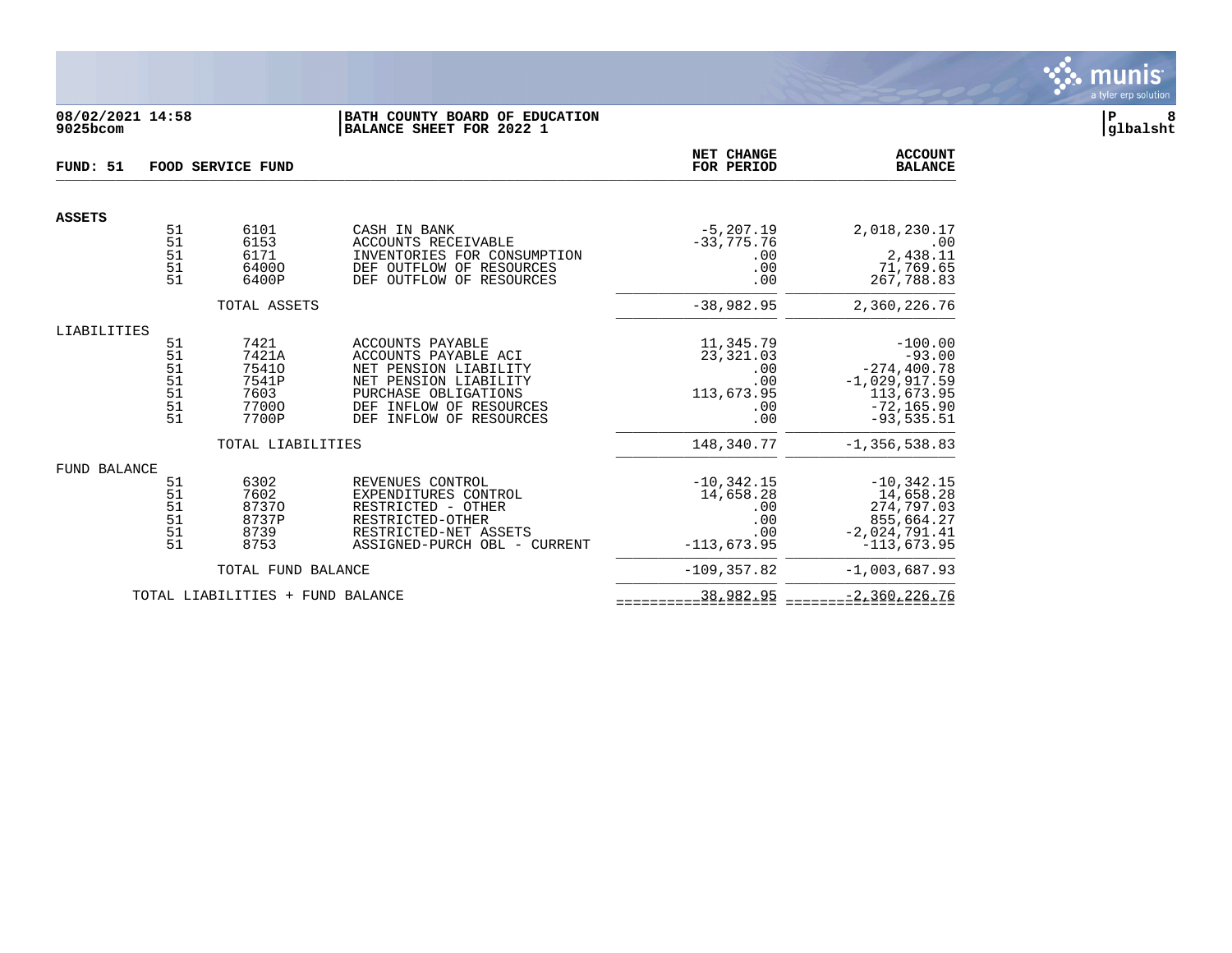

# **08/02/2021 14:58 |BATH COUNTY BOARD OF EDUCATION |P 9 9025bcom |BALANCE SHEET FOR 2022 1 |glbalsht**

| FUND: 52      | CHILD CARE            |                                  | NET CHANGE<br>FOR PERIOD                                        | <b>ACCOUNT</b><br><b>BALANCE</b> |                              |
|---------------|-----------------------|----------------------------------|-----------------------------------------------------------------|----------------------------------|------------------------------|
|               |                       |                                  |                                                                 |                                  |                              |
| <b>ASSETS</b> | 52                    | 6101                             | CASH IN BANK                                                    | 24,973.36                        | 122,018.58                   |
|               | 52                    | 6153                             | ACCOUNTS RECEIVABLE                                             | $-5, 148.72$                     | .00                          |
|               | 52<br>52              | 64000<br>6400P                   | DEF OUTFLOW OF RESOURCES<br>DEF OUTFLOW OF RESOURCES            | .00<br>.00                       | 17,500.82<br>65,623.85       |
|               |                       |                                  |                                                                 |                                  |                              |
|               |                       | TOTAL ASSETS                     |                                                                 | 19,824.64                        | 205, 143. 25                 |
| LIABILITIES   |                       |                                  |                                                                 |                                  |                              |
|               | 52<br>$\overline{52}$ | 7421<br>75410                    | ACCOUNTS PAYABLE<br>NET PENSION LIABILITY                       | 223.62<br>.00                    | .00<br>$-70,087.25$          |
|               | $\frac{52}{52}$       | 7541P                            | NET PENSION LIABILITY                                           | .00                              | $-137,638.81$                |
|               |                       | 7603                             | PURCHASE OBLIGATIONS                                            | 1,750.00                         | 1,750.00                     |
|               | 52<br>52              | 77000<br>7700P                   | INFLOW OF RESOURCES<br>DEF<br>INFLOW OF RESOURCES<br><b>DEF</b> | .00<br>.00                       | $-16,836.16$<br>$-24,619.73$ |
|               |                       |                                  |                                                                 |                                  |                              |
|               |                       | TOTAL LIABILITIES                |                                                                 | 1,973.62                         | $-247, 431.95$               |
| FUND BALANCE  |                       |                                  |                                                                 |                                  |                              |
|               | 52<br>52              | 6302<br>7602                     | REVENUES CONTROL<br>EXPENDITURES CONTROL                        | $-42,636.00$<br>22,587.74        | $-42,636.00$<br>22,587.74    |
|               |                       | 87370                            | RESTRICTED - OTHER                                              | .00                              | 69,422.59                    |
|               | $\frac{52}{52}$       | 8737P                            | RESTRICTED-OTHER PENSION                                        | .00                              | 96,634.69                    |
|               | 52<br>52              | 8739<br>8753                     | RESTRICTED-NET ASSETS<br>ASSIGNED-PURCH OBL - CURRENT           | .00<br>$-1,750.00$               | $-101,970.32$<br>$-1.750.00$ |
|               |                       |                                  |                                                                 |                                  |                              |
|               |                       | TOTAL FUND BALANCE               |                                                                 | $-21,798.26$                     | 42,288.70                    |
|               |                       | TOTAL LIABILITIES + FUND BALANCE |                                                                 | $-19,824.64$                     | $-205, 143.25$               |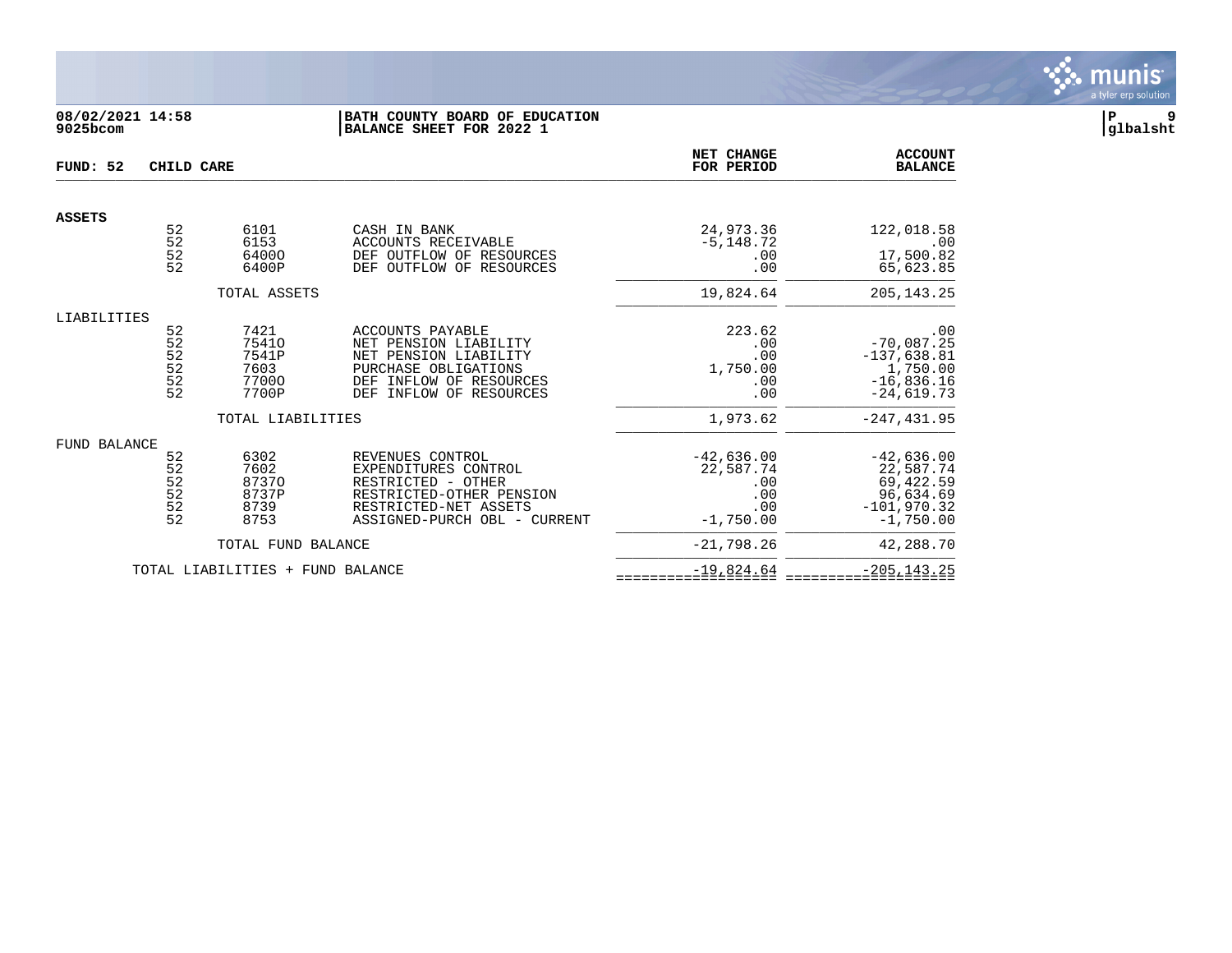

### **08/02/2021 14:58 |BATH COUNTY BOARD OF EDUCATION |P 10 9025bcom |BALANCE SHEET FOR 2022 1 |glbalsht**

| FUND: 7000 TRUST/AGENCY FUNDS    |          |                    | NET CHANGE<br>FOR PERIOD                    | <b>ACCOUNT</b><br><b>BALANCE</b> |                         |
|----------------------------------|----------|--------------------|---------------------------------------------|----------------------------------|-------------------------|
| <b>ASSETS</b>                    | 70       | 6101               | CASH IN BANK                                | 4.12                             | 43,989.09               |
|                                  |          | TOTAL ASSETS       |                                             | 4.12                             | 43,989.09               |
| FUND BALANCE                     | 70<br>70 | 6302<br>8730       | REVENUES CONTROL<br>RESTRICTED FUND BALANCE | $-4.12$<br>.00                   | $-4.12$<br>$-43,984.97$ |
|                                  |          | TOTAL FUND BALANCE |                                             | $-4.12$                          | $-43,989.09$            |
| TOTAL LIABILITIES + FUND BALANCE |          |                    |                                             | $-4.12$                          | $-43,989.09$            |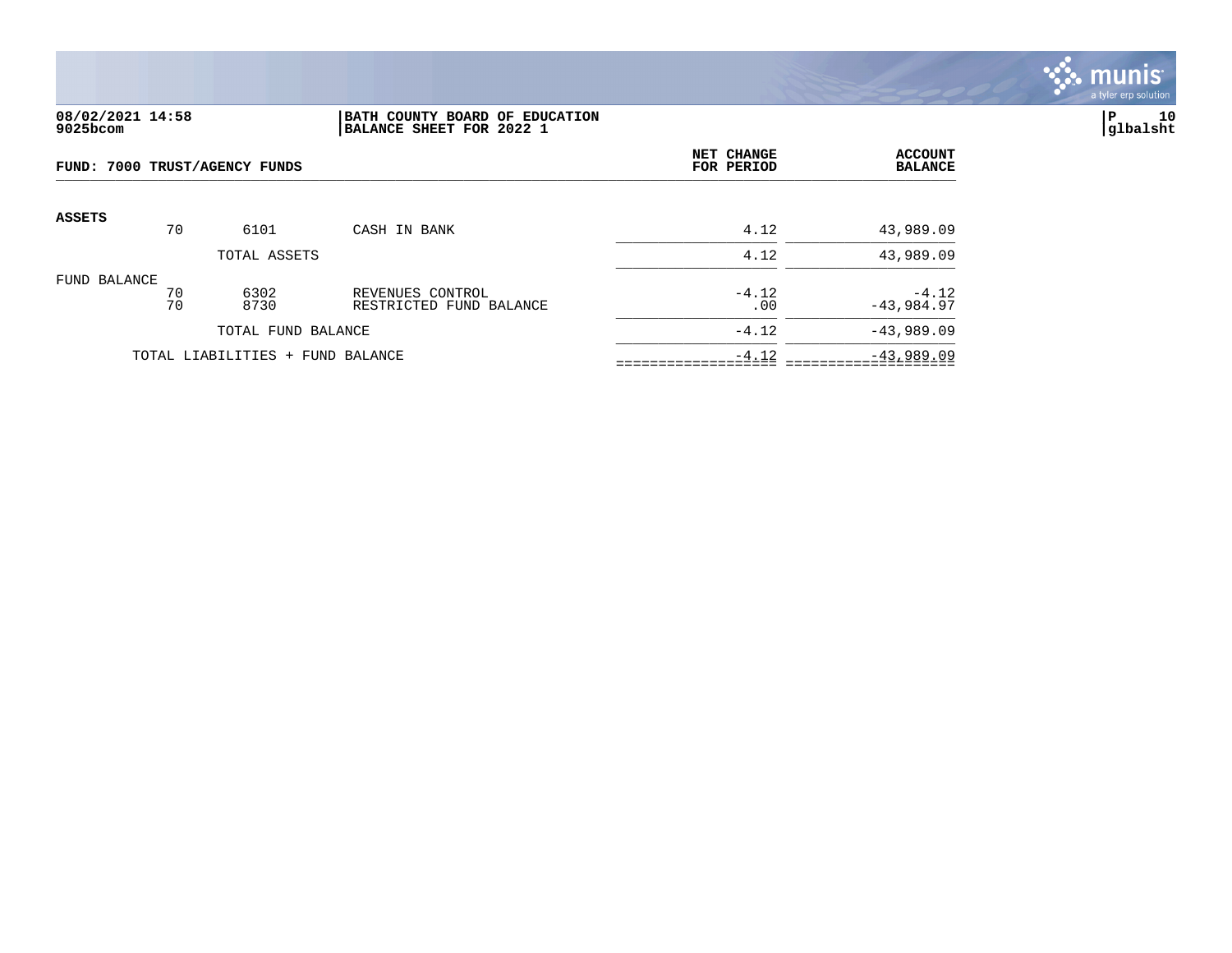

### **08/02/2021 14:58 |BATH COUNTY BOARD OF EDUCATION |P 11 9025bcom |BALANCE SHEET FOR 2022 1 |glbalsht**

| FUND: 8<br>GOVERNMENTAL ASSETS   |                                                          |                                                                              |                                                                                                                                                                                                                                                               | NET CHANGE<br>FOR PERIOD                                           | <b>ACCOUNT</b><br><b>BALANCE</b>                                                                                                                                             |
|----------------------------------|----------------------------------------------------------|------------------------------------------------------------------------------|---------------------------------------------------------------------------------------------------------------------------------------------------------------------------------------------------------------------------------------------------------------|--------------------------------------------------------------------|------------------------------------------------------------------------------------------------------------------------------------------------------------------------------|
| <b>ASSETS</b>                    | 80                                                       | 6201                                                                         | LAND                                                                                                                                                                                                                                                          | .00                                                                | 518,316.60                                                                                                                                                                   |
|                                  | 80<br>80<br>80<br>80<br>80<br>80<br>80<br>80<br>80<br>80 | 6211<br>6212<br>6221<br>6222<br>6231<br>6232<br>6241<br>6242<br>6251<br>6252 | LAND IMPROVEMENTS<br>ACCUM DEPR LAND IMPROVEMENTS<br>BUILDINGS & BLDING IMPROVEMENT<br>ACCUM DEPR BLDG IMPROVMENTS<br>TECHNOLOGY EOUIPMENT<br>ACCUM DEPR TECHNOLOGY EOUIP<br>VEHICLES<br>ACCUM DEPR VEHICLES<br>GENERAL EQUIPMENT<br>ACCUM DEPR GENERAL EOUIP | .00<br>.00<br>.00<br>.00<br>.00<br>.00<br>.00<br>.00<br>.00<br>.00 | 1,124,210.27<br>$-975, 229.22$<br>46,087,605.31<br>$-13, 186, 391.89$<br>1,901,176.50<br>$-1,671,763.59$<br>4,071,733.19<br>$-3, 110, 050.41$<br>875,386.28<br>$-744,804.09$ |
|                                  |                                                          | TOTAL ASSETS                                                                 |                                                                                                                                                                                                                                                               | .00                                                                | 34,890,188.95                                                                                                                                                                |
| <b>FUND BALANCE</b>              | 80                                                       | 8710                                                                         | INVESTMENTS GOVERNMENTAL ASSET                                                                                                                                                                                                                                | .00                                                                | $-34,890,188.95$                                                                                                                                                             |
|                                  |                                                          | TOTAL FUND BALANCE                                                           |                                                                                                                                                                                                                                                               | .00                                                                | $-34,890,188.95$                                                                                                                                                             |
| TOTAL LIABILITIES + FUND BALANCE |                                                          |                                                                              | .00                                                                                                                                                                                                                                                           | $-34,890,188.95$                                                   |                                                                                                                                                                              |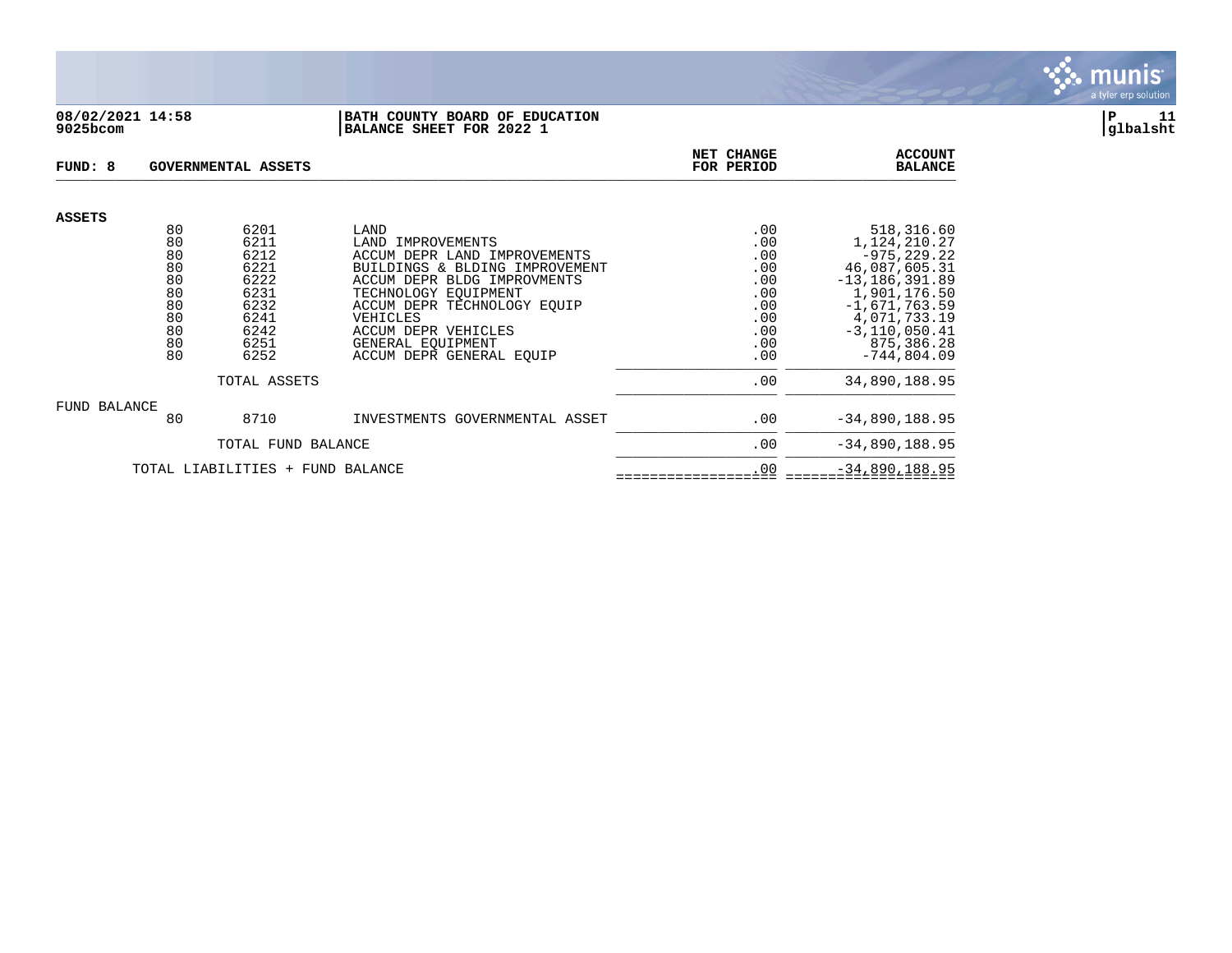

### **08/02/2021 14:58 |BATH COUNTY BOARD OF EDUCATION |P 12 9025bcom |BALANCE SHEET FOR 2022 1 |glbalsht**

| FUND: 81                         |                                  | FOOD SERVICE ASSETS                          | NET CHANGE<br>FOR PERIOD                                                                                                                                | <b>ACCOUNT</b><br><b>BALANCE</b>       |                                                                                     |
|----------------------------------|----------------------------------|----------------------------------------------|---------------------------------------------------------------------------------------------------------------------------------------------------------|----------------------------------------|-------------------------------------------------------------------------------------|
| <b>ASSETS</b>                    | 81<br>81<br>81<br>81<br>81<br>81 | 6221<br>6222<br>6231<br>6232<br>6241<br>6242 | BUILDINGS & BLDING IMPROVEMENT<br>ACCUM DEPR BLDG IMPROVMENTS<br>TECHNOLOGY EOUIPMENT<br>ACCUM DEPR TECHNOLOGY EOUIP<br>VEHICLES<br>ACCUM DEPR VEHICLES | .00<br>.00<br>.00<br>.00<br>.00<br>.00 | 308,000.00<br>$-80, 593.33$<br>8,212.63<br>$-4,831.30$<br>35,895.00<br>$-27,065.75$ |
|                                  | 81<br>81                         | 6251<br>6252                                 | GENERAL EOUIPMENT<br>ACCUM DEPR GENERAL EOUIP                                                                                                           | .00<br>.00                             | 616, 188.39<br>$-533.052.17$                                                        |
|                                  |                                  | TOTAL ASSETS                                 | .00                                                                                                                                                     | 322,753.47                             |                                                                                     |
| FUND BALANCE                     | 81                               | 8711                                         | INVESTMENT BUSINESS ASSETS                                                                                                                              | .00                                    | $-322, 753.47$                                                                      |
|                                  | TOTAL FUND BALANCE               |                                              |                                                                                                                                                         | .00                                    | $-322, 753.47$                                                                      |
| TOTAL LIABILITIES + FUND BALANCE |                                  |                                              |                                                                                                                                                         | .00                                    | $-322, 753.47$                                                                      |